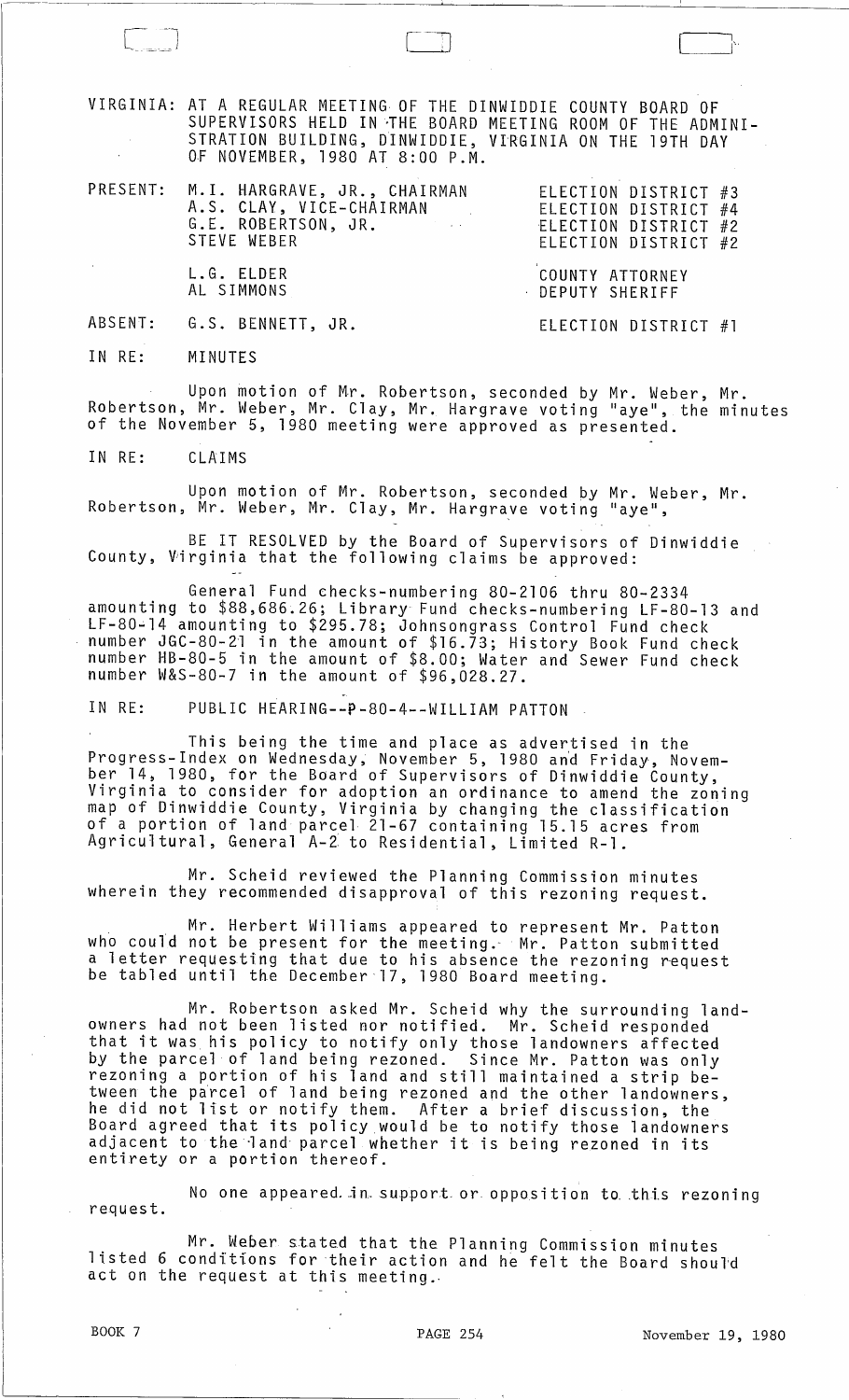Mr. Robertson stated that he was inclined to go along with the Planning Commission action; however, if Mr. Patton needed to be here, he would move the public hearing be continued until the December 3, 1980 meeting. Mr. Clay seconded the motion. Mr. Becomber 5, 1988 meeting: This endy seconded the motion: This<br>Weber stated he still agreed with the Planning Commission action but would wait until the December 3, 1980 meeting if the Board desired. Mr. Robertson, Mr. Clay, Mr. Weber voted "aye". Mr. Hargrave voted "nay".

IN RE: PUBLIC HEARING--P-80-5--DONNIE GREENWAY

This being the time and place as advertised in the Progress-Index on Wednesday, November 5, 1980 and Friday, November 14, 1980 for the Board of Supervisors to consider for adoption an ordinance to amend the zoning map of Dinwiddie County, Virginia<br>by changing the classification of a 0.35 acre portion of land parcel 22-68 from Residential Limited R-l to Agricultural General A-2.

Mr. Scheid reviewed the P.C. minutes wherein they recommended approval of this rezoning request.

cation. request. Mr. Greenway did not appear in support of his appli-No one appeared in favor or opposition to this rezoning

Mr. Weber moved that the rezoning request be approved. Mr. Robertson seconded the motion. Mr. Robertson asked if any response was received from any of the landowners notified. Mr. Scheid stated there was no response.

Mr. Hargrave asked if the area surrounding this property was going to be zoned Agricultural A-2 in the Comprehensive Land was going to be zoned Agricultural A-2 in the comprenensive Land<br>Use plan. Mr. Scheid stated it would. Mr. Hargrave stated that he felt at this time, approving this rezoning request would be spot zoning. Mr. Clay stated that if the whole area was going to be rezoned Agricultural, it would be more appropriate to wait until that time to approve agricultural zoning for Mr. Greenwayls request.

Mr. Weber stated that he felt the individual had paid his money for the application to be considered and should be allowed to open his store without any further delay.

Mr. Weber, Mr. Robertson, Mr. Clay voting "aye", Mr. Hargrave voting "nay",

BE IT ORDAINED by the Board of Supervisors of Dinwiddie County, Virginia, that the Dinwiddie County Code as adopted April 1, 1970 and as heretofore amended be further amended by changing the district classification of a 0.35 acre portion of land parcel 22-68 from residential, limited, R-l to agricultural, general, A-2. Said property being platted by Pritchard and general, A-2. Said property being platted by Pritchard and<br>Legat on October 18, 1961 and described as follows:

> Commencing at a pipe on the southern edge of State commeneing at a pipe on the southern eage of state Western line of the property now or formerly owned by destern rine of the property now of formerly owned by<br>J.E. Cliborne, to a pipe, thence 129.45 ft. N 51<sup>0</sup> 55'E to a pipe on State Route 676; thence along the southern edge of said road 75 ft. S 38<sup>0</sup> 05' E. to the point of beginning.

In all other respects said Zoning Ordinance is hereby reordained.

## IN RE: PUBLIC HEARING--A-80-9A--SECURITY MOBILE HOMES

 $\epsilon$  , and an  $\epsilon_{\rm B}$ 

This being the time and place as advertised in the Progress-Index on Wednesday, November 5, 1980 and Wednesday, Novem-

> $\Delta\omega$  .  $\sim 10$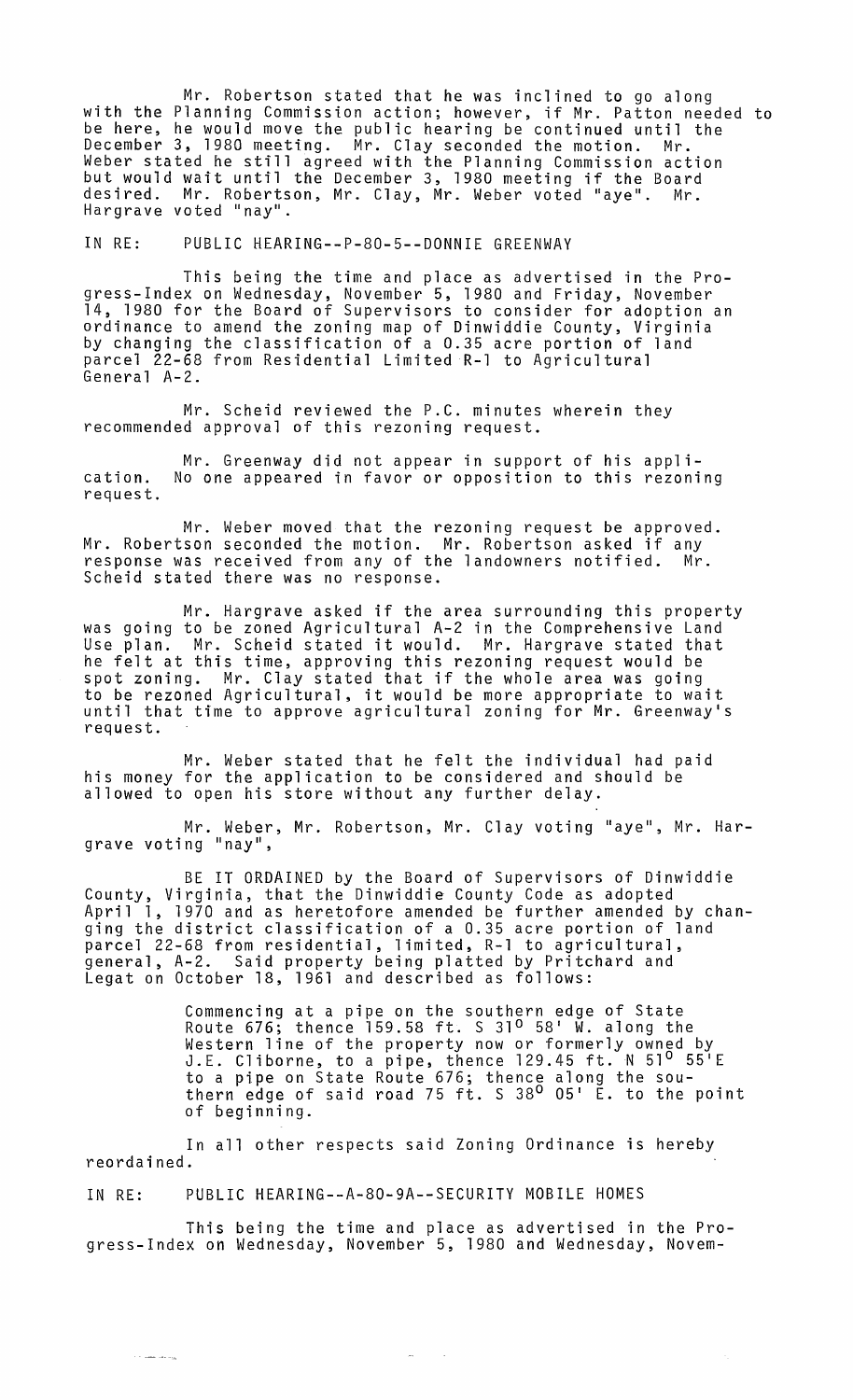ber 12, 1980 for the Board of Supervisors of Dinwiddie County, Virginia, to conduct a public hearing to consider for adoption an ordinance to amend the zoning ordinance of Dinwiddie County, Virginia by adding a permitted use to Secs. 17-33, 17-41, 17-49, 17-55.2 and 17-63. This amendment was adopted by the Board of Supervisors as an Emergency Measure at their September 17, 1980 meeting. Mr. Gilbert Charboneau spoke in favor of this amendment. No one appeared in opposition.

 $\Box$ 

The Director of Planning reviewed the Planning Commission action where they recommended disapproval. He reviewed their concerns for allowing mobile homes in residential areas. They felt it was a law enforcement problem to be dealt with through<br>the law enforcement agency.

Mr. Hargrave stated he thought the comments raised by the Planning Commission should be reviewed, and drafted into the ordinance. He further stated that he agreed with the intent of the ordinance for protection.

Mr. Weber stated that he favored the security trailers; however, a conditional use permit was needed for each request to be heard on a case by case basis by the Board and, if needed, referred'to the Planning Commission.

Mr. Clay stated that he thought the security trailers were needed and he was not opposed to hearing each request on a case by case basis. However, he didn't see the necessity for the expense of advertising for two bodies to review each case.

Mr. Robertson stated that he agreed with the intent, but he felt the ordinance needed to be narrowed down to be heard case by case either by the Board or both the Board and the Planning Commission.

Mr. Weber stated that the ordinance should be amended to include a conditional use permit with review by one or two bodies and that the County Administrator make the appropriate changes in the amendment and bring it back to the Board for review.

Mr. Scheid stated that the Planning Commission could hear each case and send their recommendations to the Board to be heard in the same month.

The County Administrator stated that adding a conditional use permit would require the request to come to the Board and they could consider it or pass it to the Planning Commission for their review and recommendation. The Planning Commission and Zoning Administrator could work with the applicant on the conditions.

Upon motion of Mr. Weber, seconded by Mr. Clay, Mr. Weber, Mr. Clay, Mr. Robertson, Mr. Hargrave voting "aye",

BE IT ORDAINED BY THE BOARD OF SUPERVISORS OF DINWIDDIE COUNTY, VIRGINIA, that the Djnwiddie County Code as adopted April<br>1, 1970 and as heretofore amended be further amended by adding the following use to those sections indicated within the Dinwiddie County Zoning Ordinance. '

1. Section 17-33.  $P_i$ ermitted Uses.  $\ldots$  it is

(22) A security mobile home, in an area used for a <sup>J</sup>!i bus iness or commercial operation (nonconforming use) for security purposes subject to the normal requirements for installation of a mobile home with a  $\check{\rm cond}$ itional use permit.

Section 17-41. Permitted Uses.

(12)  $A^T$  security mobile home, in an'area used for a

 $x_{\rm in}$   $x_{\rm in}$   $\alpha_{\rm M}$  .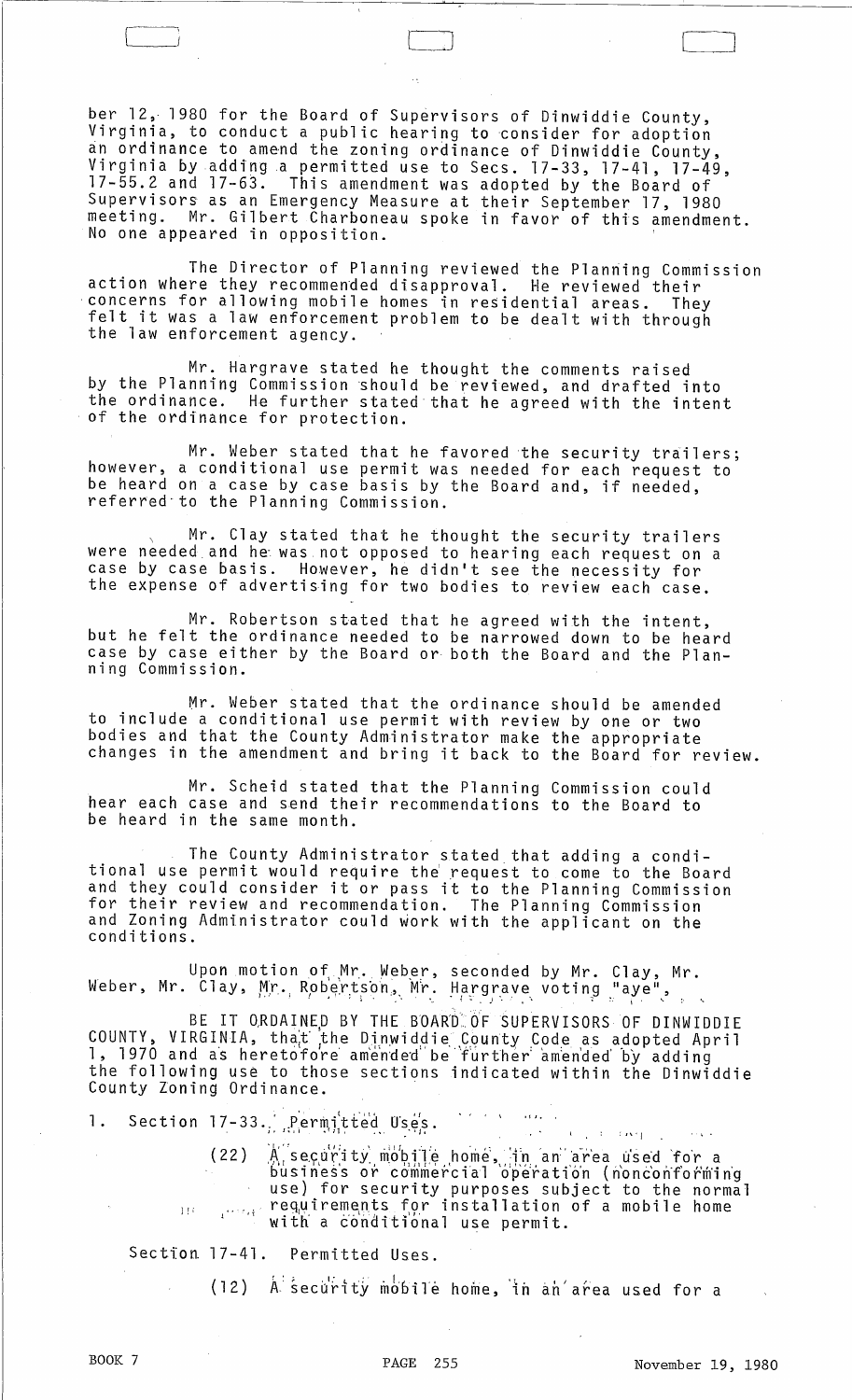business or commercial operation (nonconforming use) for security purposes subject to the normal requirements for installation of a mobile home with a conditional use permit.

Section 17-49. Permitted Uses.

(22) A security mobile home, in an area used for a business or commercial operation (nonconforming use) for security purposes subject to the normal requirements for installation of a mobile home with a conditional use permit.

Section 17-55.2. Permitted Uses.

(i) A security mobile home, in an area used for a business or commercial operation (nonconforming use) for security purposes subject to the normal requirements for installation of a mobile home with a conditional use permit.

Section 17-63. Permitted Uses.

(32) A security mobile home, in an area used for a business or commercial operation for security purposes subject to the normal requirements for installation of a mobile home with a conditional use permit.

In all other respects, said ordinance is hereby reor-

dained.

. . . . <u>. .</u>

IN RE: BACK-UP COMMUNICATIONS SYSTEM

Mr. Ben Hawkins appeared before the Board to present a proposal for a new back-up radio system to be located in the sheriff's Department. He stated that a meeting was held between representatives of the fire departments, rescue squad and Sheriff's Department to discuss the recent communications problems. He stated the back-up system was discussed with the Sheriff and he was in total agreement. The cost of the unit would be \$2521. The system would be installed in the Sheriff's Department using the existing tower.

Mr. Robertson stated that he had met with the Fire Chiefs and Rescue Squad and was told there had been a problem with the equipment being down for repair for such a long period of time. He stated that he hoped the new equipment would prevent this problem. He also felt that the existing equipment should be thoroughly checked to see that, it is in top operating condition. He stated there should be sufficient funds in the Sheriff's maintenance budget to have this done.

.<br>Al Simmons stated that the Sheriff supported the new equipment. Mr. Robertson, therefore, recommended approval.

Mr. Hargrave agreed that there was a problem with the panels, and he felt problems with the equipment had been occurring too frequently. He further stated that other governments had similar problems.

 $^{\prime}$  Mr. Robertson stated, that he felt there were, so many. varieties of equipment it was hard for one man to be knowledgeable in them all.

Chris Goad stated that all systems need a good back-up system.  $\frac{1}{2}$  ,  $\frac{1}{2}$  ,  $\frac{1}{2}$ المتحادث فتتوجج  $\mathbf{r}$  $\pm 0.1$ 

 $\blacksquare$  Mr. . Weber stated that he also met with the fire and rescue group and felt the County was fortunate to have dedicated people. He, therefore, moved approval of the radio equipment as

 $\omega$  (  $\omega$  )  $\omega$  ) as

 $\sim$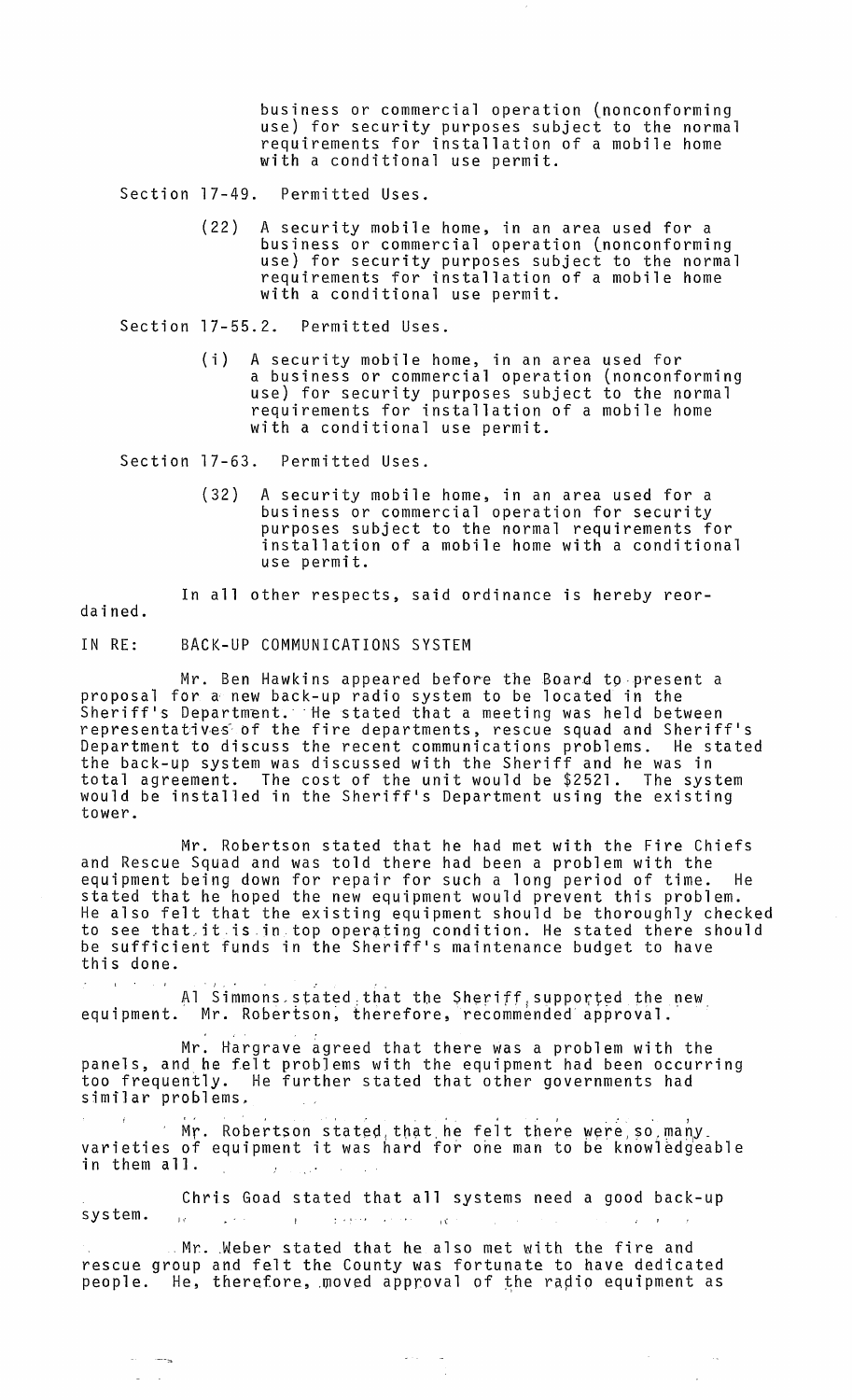presented by the Fire and Rescue groups. Mr. Robertson seconded the motion. .

Mr. Wayne Gwaltney asked why the system downstairs at the jail wasn't moved upstairs to the Dispatcher's Office while the equipment was down. He was advised he would have to discuss that with the Sheriff. Mr. Gwaltney also stated that the mobile units in the County were in poor condition.

Mr. Hargrave asked Mr. Earl Gwaltney if the equipment had been checked to see that it was compatible with the existing equipment at the Sheriff's Department and if the details had been worked out for installation. Mr. Gwaltney said they had not.

Mr. Hargrave suggested that the County Administrator be authorized to talk to the Motorola representative to work out the details for installation to insure the new system would be compatible. Mr. Clay stated that the equipment should be investigated thoroughly to see that it is compatible and adequate for the County's operation.

Mr. Simmons stated that he had some trouble with the repair service.

Mr. Weber, Mr. Robertson, Mr. Clay, Mr. Hargrave voting "aye",

BE IT RESOLVED by the Board of Supervisors of Dinwiddie County, Virginia, that the volunteer fire departments and the rescue squad are hereby advised that it is the intention of the Board of Supervisors to purchase a back-up radio system to be located in the jail; and

BE .IT FURTHER RESOLVED by the board of Supervisors of Dinwiddie County, Virginia that the County Administrator is to determine that the system proposed by the fire departments and the rescue'squad is.adequate and compatible with the',present communications system and report his findings at the December 3, J980 meeting.

IN RE: PAVING ENTRANCE TO AIRPORT DUMPSTERS--REVIEW OF BIDS

The County Administrator advised the Board that he had received only two bids for the project to pave the entrance to the Airport dumpsters and, according to the purchasing policy of the County, this was not a sufficient number to take action on.

.IN RE: CHESDIN MANOR STREETLIGHTS

Mr. Robertson presented a petition from sixteen residents .~f Chesdin Manor requesting that street lights be installed. The County Administrator was instructed to meet with a Vepco representative to review the needs of the subdivision and present their findings.

IN RE: ADVANCEMENT OF·FUNDS FOR 80-81 FUEL PROGRAM·

Mrs. King B. Talley, Director of Social Services, presented an overview of the upcoming Fuel Program to be administered through her'department from December 1, 1980 to April, 1981. She stated she was hiring four temporary workers to administer the program and would need \$16,000 up front money from the County to begin the program. This money is 80% reimburseable and could be 100% if the other 20% would be picked up by the State. She<br>stated that if all the funds were used, the cost to the County would be \$3200.

Mr. Hargrave asked what it cost the County last year. Mrs. Talley stated there was no cost. Mr. Hargrave stated that this was another example of another layer of government forcing the County to pick up the funding. He also stated that he felt the county to pick up the funding. The aiso stated that he felt<br>there was a large amount of abuse in the program. He stated he would